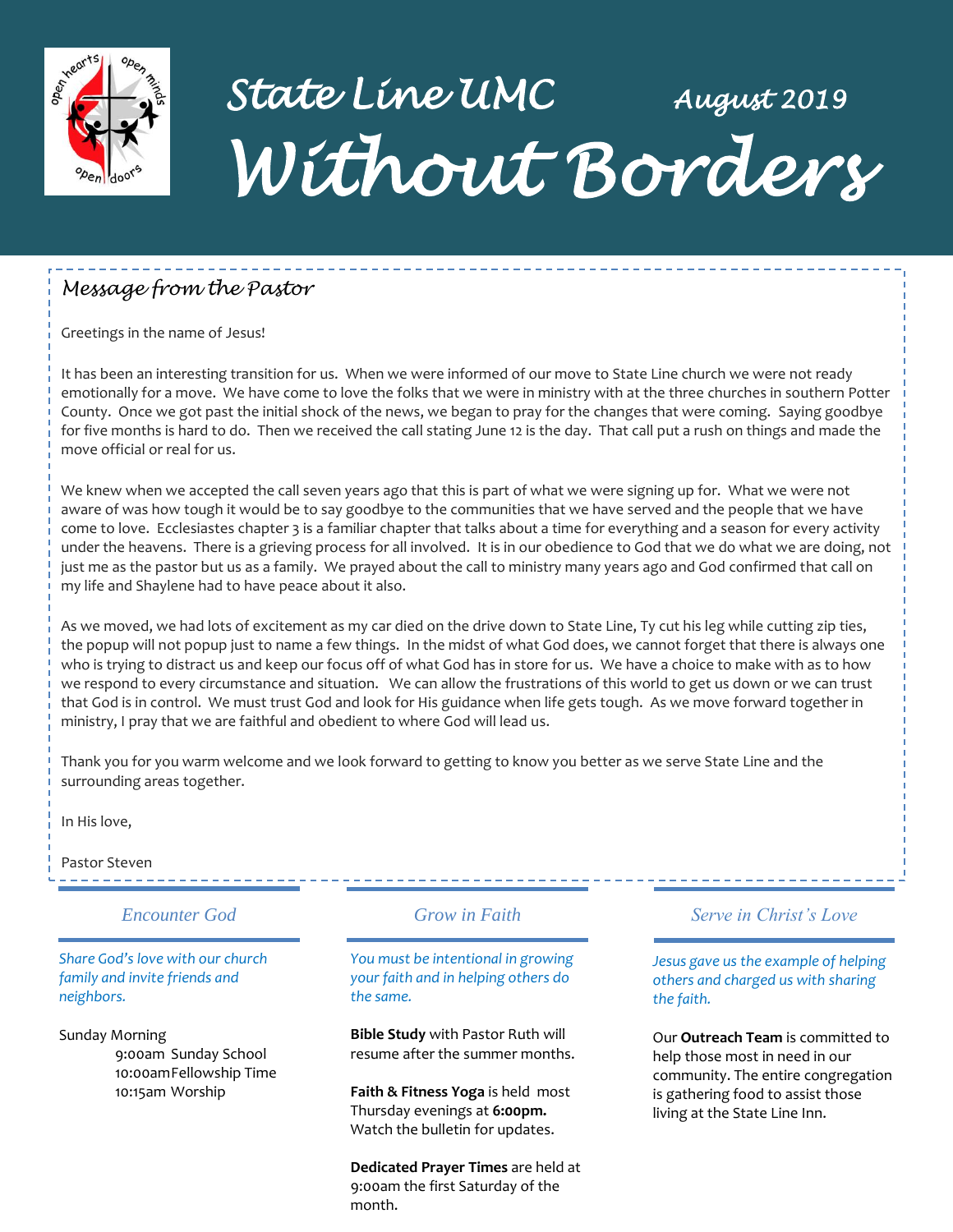*Our Mission To make new disciples of Jesus Christ*

*Our Vision To invite and reach out to our neighbors to encounter God, grow in faith and serve in Christ's love*

### *Serving in Worship* **Prayer Pals**

August 4<sup>th</sup> Worship Assistant: Keric Ellis Acolyte: Cheyenne Greeters: Sherrill C. & Rob S. Nursery: Julia W. & Dixie E. Tech Booth: Jonathan August 11<sup>th</sup> Worship Assistant: Matt Ellis Acolyte: Hunter Greeters: Darlene H. & Angie B. Nursery: Christy G. & Hillary G. Tech Booth: Jonathan August 18<sup>th</sup> Worship Assistant: Ellen Avey Acolyte: Hunter T. Greeters: Judy E. & Matt E. Nursery: Tabitha H. & Gwenelle T. Tech Booth: Jonathan August 25<sup>th</sup> Worship Assistant: Keric Ellis Acolyte: Cheyenne Greeters: Alicia E. & Curtis B. Nursery: Julia W. & Dixie E. Tech Booth: Jonathan



### **Anniversaries**

**August** Harry & Pat Kelley Curtis & Tina Barr John & Sherrill Courtney



### **August**

| 15 | <b>Madison Ellis</b> |
|----|----------------------|
| 16 | Tina Barr            |
| 19 | Joanne Rozansky      |
| 24 | Red Reese            |
| 27 | <b>Bob Gregory</b>   |
| 29 | Laura Hollister      |

OUR CALENDAR IS UPDATED WITH TO-THE-MINUTE CHANGES. VISIT [WWW.STATELINEUMC.COM](http://www.statelineumc.com/)

### *Church Calendar*

August 3rd 9:00AM – Women's Prayer Time August 7<sup>th</sup> 8:30PM – Praise Band Practice August 8<sup>th</sup> 6:00PM – Faith & Fitness Yoga August 10<sup>th</sup> 9:00AM – Women's Fellowship Breakfast, Bob Evans, Railway Ln Hagerstown. August 14<sup>th</sup> 6:30PM – Youth Group Kickoff 8:30PM – Praise Band Practice August 15<sup>th</sup> 6:00PM – Faith & Fitness Yoga August 18<sup>th</sup> 9:00AM – Back-to-School Breakfast 10:15AM – Blessing of the Backpacks August 20<sup>th</sup> 6:30PM – Leadership Team Meeting August 21st 8:30PM – Praise Band Practice August 22<sup>nd</sup> 6:00PM – Faith & Fitness Yoga August 28<sup>th</sup> 6:00PM – Outreach meets to pack & distribute food 8:30PM – Praise Band Practice



New & Improved for 2019-2020

Over the past year, dedicated adults prayed for their younger pals to be of support to them. With the school year about the start, it is hoped you'll consider serving as a prayer pal for one of our children from infant through high school age. Sign-up materials will be available later this month. Prayer pals will be randomly paired.

Here's what adult prayer pals are expected to do:

- Pray daily for your pal
- Make it a point to talk to them every Sunday when you see them (get to know them).
- Once a month, send or hand them a card or note to show you care, boost their spirits, encourage them, etc.
- Encourage your pal to let you know when they need special prayers (check with parents in case kids are hesitant to ask you for prayer).
- If possible, attend activities they're involved in.

Prayer is a vital part of one's faith journey. Prayer pals is one way to model this and encourage the precious younger members of our church family along their walks. Participation will build intergenerational relationships and bring our church family closer together.

Please prayerfully consider if you will commit to being a prayer pal for the upcoming school year.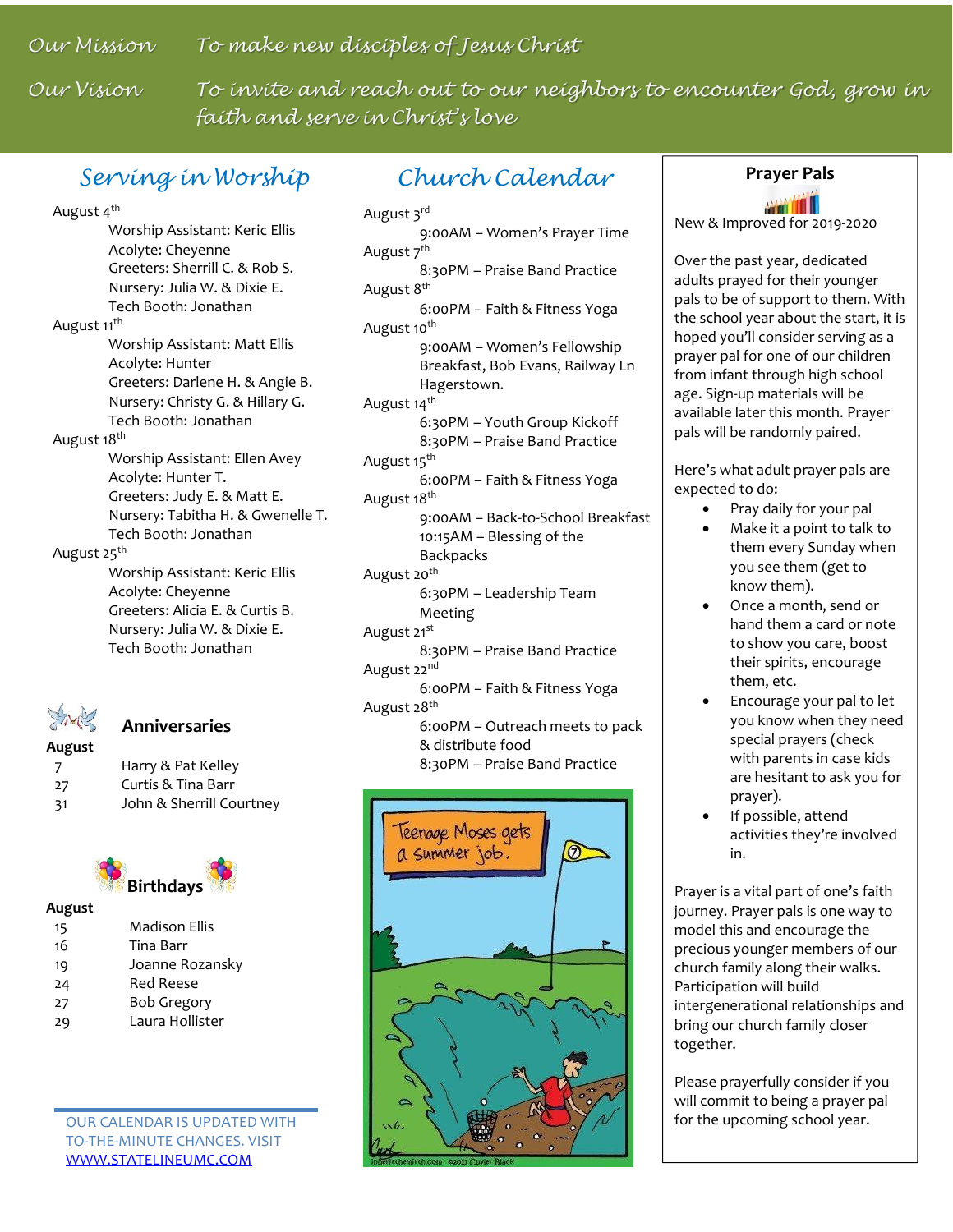# For Fellowship & Community



**Annual Conference**

 *would experience was very "Going to annual conference, I knew I would see a lot of churches, see people I haven't seen in a while, vote on important matters for the UMC, and feel God's presence. However, what I thought I underestimated.* 

 *SLUMC and experiencing the amazing*  In His love and grace, *work that God was allowing us to do. I met*  previous pastors, voted on who would be **Pastor Chris** & Bea *There were thousands of people all there because of being saved by God and wanting to push the church forward. I felt honored being there representing the our general conference delegates, and felt God's presence throughout.* 

*A lot of my thoughts on annual conference were given in my sermon so check that out if you want a more in depth look into my thoughts and feeling about annual conference."*

*Keric Ellis*

### Dear State Line Church Family,

 We thank you all for your expressions of love, support and kindness we received while sharing these past six months together in ministry at State Line UMC. Our hope and prayers are that you will continue to bear fruit for God's Kingdom for many years to come.

 We appreciate your parting gifts (the beautiful, personalized wall piece  $\xi$  camper's survival kit to keep the s'mores coming for a long time – a hit with our grandkids). Our prayers will be with you as you begin a new season of ministry with Pastor Steven & family. May God's blessings flow!



Greencastle-Antrim Food Pantry has again been selected to be a part of the MARTIN'S Bags 4 My Cause Program. For the month of August, each time a \$2.50 reusable Bags 4 My Cause Bag is purchased at the MARTIN'S located at Greencastle, \$1 will be donated to Greencastle-Antrim Food Pantry, unless otherwise directed by the customer through the Giving Tag.

### **Jeffrey Wine** Organist



### **Employee Spotlight**



- D Raised in Williamsport, MD; resides in Falling Waters, WV.
- $\mathcal{D}$ Grew up in the church, since his mom was a choir director.
- Piano lessons from mom started at 4 or 5 years old.
- $\mathcal{P}$  Full-time position as Creative Services Director for Alpha Media in Chambersburg.
- $\triangle$  Currently pursuing an M.A. in College Student Development & Administration from Shepherd University in hopes of making a mid-life career advancement into higher education.
- $\mathcal{L}$ For the past several months Jeff has been serving as an advising intern at Penn State Mont Alto.
- $\mathcal{D}$ He has been active in the local theater community for several years and even has some film and national TV credits, including the 2015 AMC mini-series "Making of the Mob: New York," most of which was actually filmed in the Martinsburg area.
- $\mathcal{D}$ In his spare time (wow! He has spare time??), he likes to hike and work out at the Chambersburg YMCA.
- $\mathcal{D}$ He also enjoys traveling and LOVES the beach—his favorites have been in Southern California, Maui and Cape Cod.
- $\mathcal{Y}$ He recently adopted a new puppy, Bailey, who has been keeping him on his toes for the past few weeks!

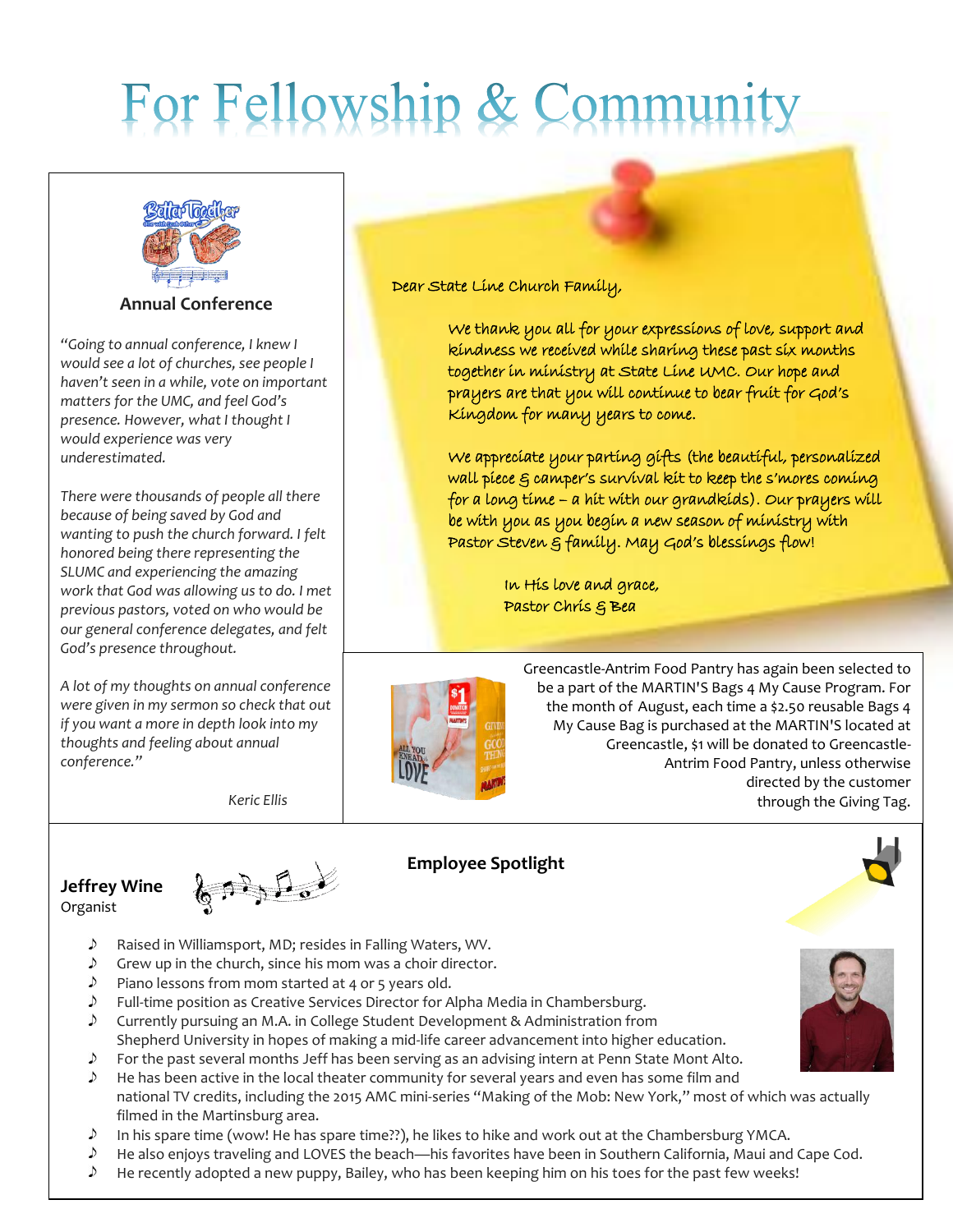## *IN THE WILD VBS!*



*The kids truly enjoyed this week of VBS! They saw "snapshots" of Jesus' life at different ages. They encountered enriching stories, songs and crafts which strengthened their understanding of Jesus' life and teachings. (The games were a hoot too!)*

*A HUGE THANK YOU to all those who volunteered their time, talent and resources!*